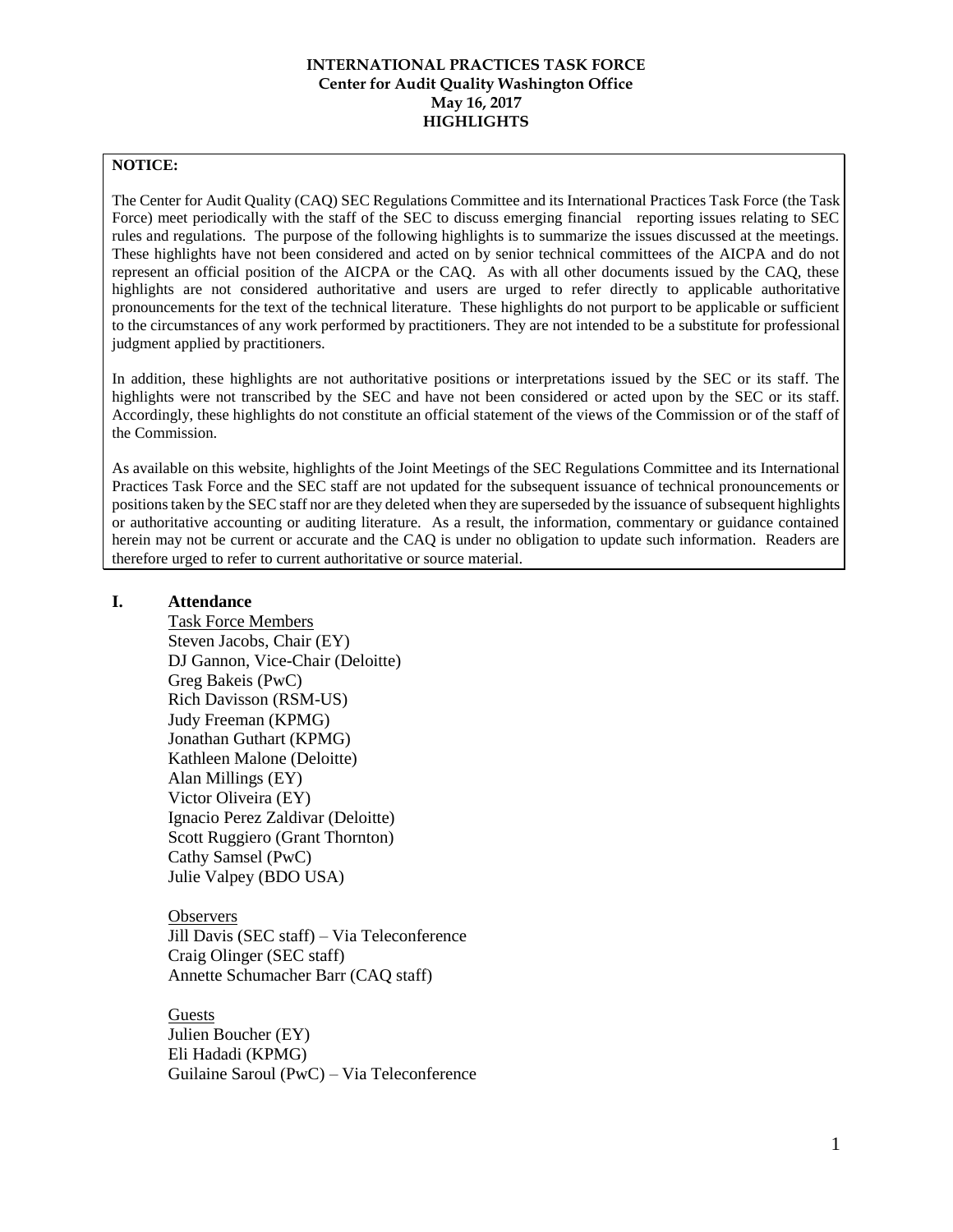### **II. Task Force Update**

Steven Jacobs thanked Cathy Samsel for her years of dedicated service and leadership to the Task Force as Chair and Vice-Chair. Task Force and staff members echoed this sentiment of appreciation.

### **III. Current Practice Issues**

### **A. Monitoring Inflation in Certain Countries**

### Introduction

Registrants are responsible for monitoring inflation in countries in which they have operations. Under ASC 830-10-45-12, the determination of a highly-inflationary economy begins by calculating the cumulative inflation rate for the three-year period that precedes the beginning of the reporting period, including interim reporting periods. If that calculation results in a cumulative inflation rate in excess of 100%, the economy should be considered highly-inflationary in all instances. However, if that calculation results in the cumulative rate being less than 100%, historical inflation rate trends and other pertinent factors should be considered to determine whether such information suggests that classification of the economy as highly inflationary is appropriate.

In an effort to facilitate greater consistency among practitioners, the Task Force developed a process to identify and monitor country inflation statistics. The discussion below is intended to highlight observations of the Task Force based upon reported inflation statistics.

The Task Force discussed three-year cumulative inflation rates for certain countries. (See Appendix A for a detailed description of how inflation rates are calculated.) Countries were categorized as follows:

- 1. Countries with three-year cumulative inflation rates exceeding 100%
- 2. Countries where the three-year cumulative inflation rates had exceeded 100% in recent years
- 3. Countries, other than those countries already included in the other categories, (a) with projected three-year cumulative inflation rates greater than 100%; (b) with projected three-year cumulative inflation rates between 70% and 100%; (c) where the last known three-year cumulative inflation rates previously exceeded 100% and current actual inflation data has not been obtained; or (d) with a significant increase (25% or more) in inflation during the last calendar year or a significant increase in projected inflation in the current year.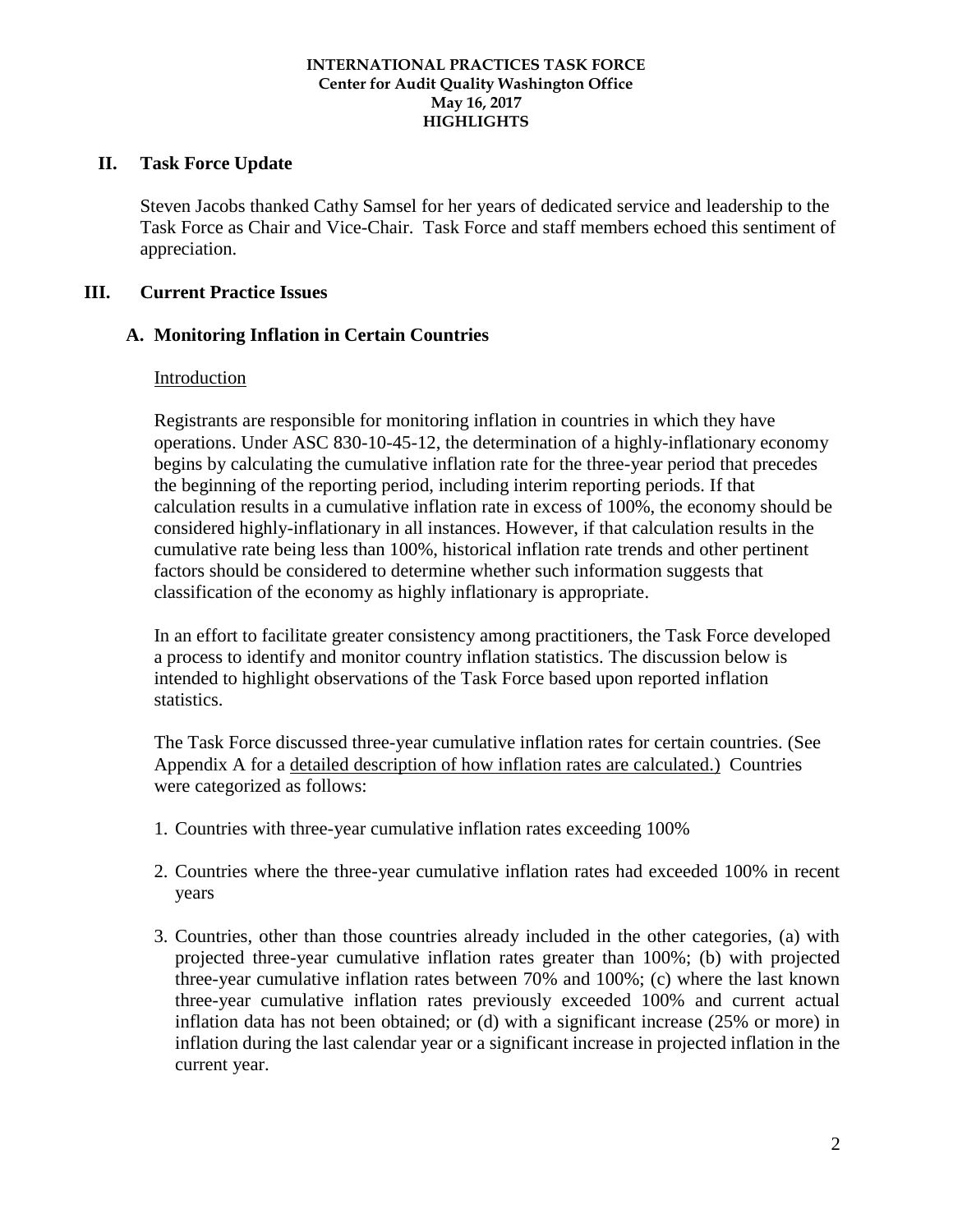The following information, unless otherwise indicated, is based on the International Monetary Fund World Economic Outlook ("WEO" Report Database – April, 2017, is provided to assist registrants in applying the U.S. GAAP guidance in determining which countries are considered highly-inflationary:

### **1. Countries with three-year cumulative inflation rates exceeding 100%**

• **South Sudan** - South Sudan's three-year cumulative inflation rate through the end of 2016 was estimated to be 1,237%, based on the reported index data in the WEO Report. The three-year cumulative inflation rate is projected to be 2,575% by the end of 2017.

*Current Task Force observation: Considering the guidance in Case A of ASC 830- 10-55-24, it appears registrants should continue to treat the economy of South Sudan as highly-inflationary.*

• **Ukraine** - According to the reported index data in the April 2017 WEO report, Ukraine's three-year cumulative inflation rate through the end of 2016 amounted to 101%, and is projected to be 77% at the end of 2017.

As indicated in the November 2016 Highlights, based on these inflation rates, Ukraine's economy is considered highly-inflationary.

The three-year cumulative inflation rate at the end of 2016 of 101% was primarily influenced by a spike in inflation reported in 2015 of 43%. Using quarterly projected inflation data published by the National Bank of Ukraine in April 2017, the three-year cumulative inflation rate is projected to be below 100% by June 30, 2017. Based on the index data in the April 2017 WEO report, Ukraine's three-year cumulative inflation rate is projected to be 77% at the end of 2017 and 32% at the end of 2018.

*Current Task Force observation: Considering the guidance in Case C of ASC 830- 10-55-26, the historical inflation rate suggests the highly-inflationary classification results from an isolated spike in the annual inflation in 2015. Absent unforeseen developments, Ukraine's economy may cease being considered highly-inflationary by the end of 2017 and potentially sooner. As a result, registrants should actively monitor and consider Ukraine's reported inflation data to determine the periods in which the economy should be treated as highly-inflationary.*

• **Venezuela** - The three-year cumulative inflation rate for Venezuela amounted to 1,672% for 2016 and the three-year cumulative inflation rate at the end of 2017 is projected to be 12,873%.

*Current Task Force observation: Considering the guidance in Case A of ASC 830-*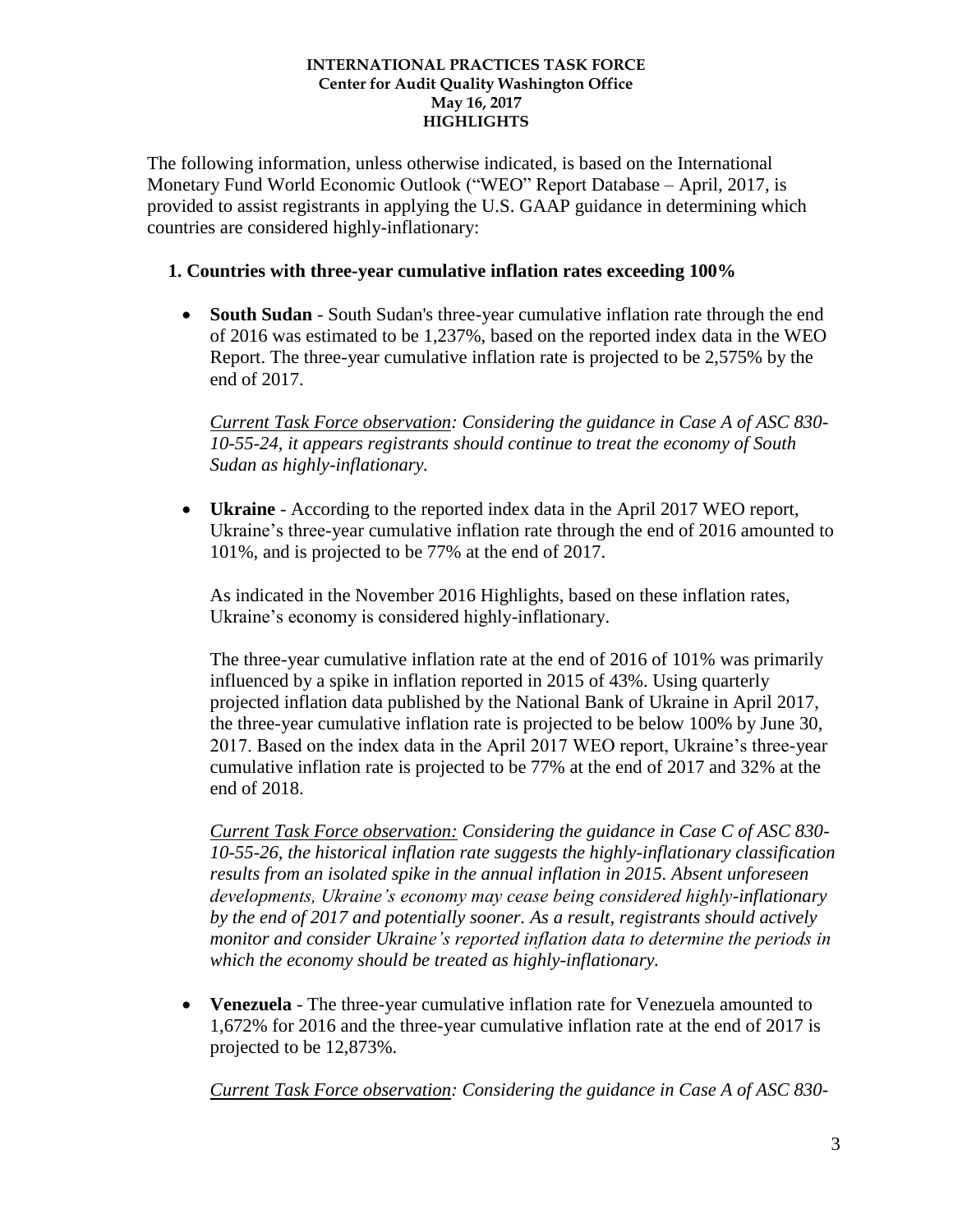*10-55-24, it appears registrants should continue to treat the economy of Venezuela as highly-inflationary.*

# **2. Countries where the three-year cumulative inflation rates had exceeded 100% in recent years**

• **Malawi** - The three-year cumulative inflation rate for Malawi was 91% at the end of 2015, 85% at the end of 2016 and is projected to be 67% by the end of 2017.

*Current Task Force observation: Considering the guidance in Case B of ASC 830- 10-55-25, the inflation statistics suggest that the drop below 100% would appear to be other than temporary. As a result, it appears registrants should cease treating the economy of Malawi as highly inflationary.* 

• **Sudan** - According to the WEO report, Sudan's cumulative three-year inflation rate was 101% at the end of 2015, 85% at the end of 2016 and is projected to be 72% by the end of 2017.

.

*Current Task Force observation: Considering the guidance in Case B of ASC 830-10- 55-25, the inflation statistics suggest that the drop below 100% would not appear to be other than temporary. As a result, it appears registrants should continue to treat the economy of Sudan as highly-inflationary. Registrants would be expected to have appropriate controls in place to monitor Sudan's reported inflation data and consider other pertinent economic indicators to determine when it is appropriate to cease treating the economy as highly-inflationary.*

- **3. Countries, other than those countries already included in the other categories, (a) with projected three-year cumulative inflation rates greater than 100%; (b) with projected three-year cumulative inflation rates between 70% and 100%; (c) where the last known three-year cumulative inflation rates previously exceeded 100% and current actual inflation data has not been obtained; or (d) with a significant (25% or more) increase in inflation during the last calendar year or a significant increase in projected inflation in the current year**
- *(a) Countries other than those countries already included in the other categories, with projected three-year cumulative inflation rates greater than 100%*

**Argentina -** According to the April 2017 WEO report, Argentina's 2017 inflation is projected to be 22% and, based on the 2013 index and the projected 2017 index presented, the cumulative three-year inflation rate is projected to be 103% at the end of 2017. The WEO report does not provide annual inflation data for 2015 or 2016 and includes the following warning: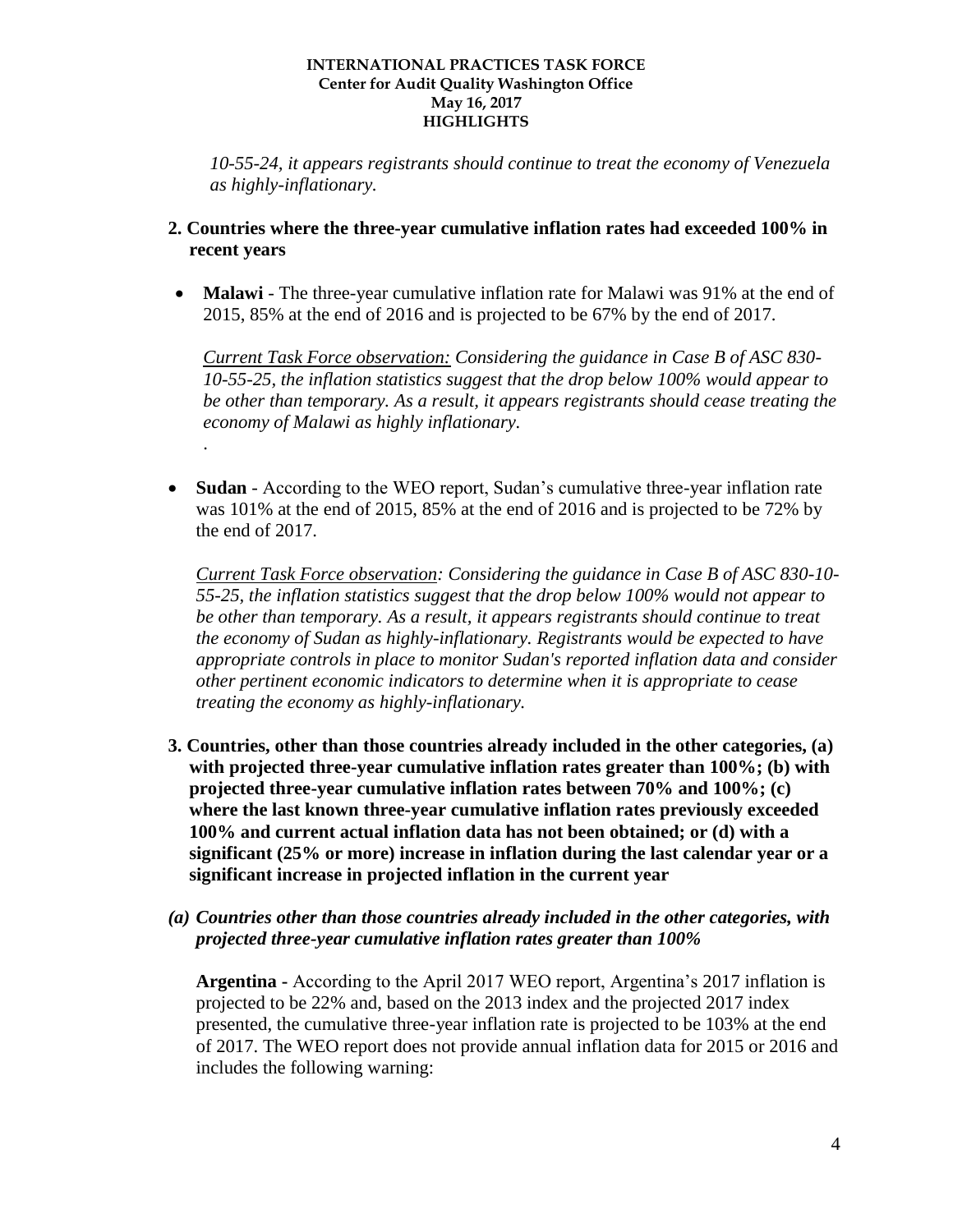"The consumer price data for Argentina before December 2013 reflect the consumer price index (CPI) for the Greater Buenos Aires Area (CPI-GBA), while from December 2013 to October 2015 the data reflect the national CPI (IPCNu). The new government that took office in December 2015 discontinued the IPCNu, stating that it was flawed, and released a new CPI for the Greater Buenos Aires Area on June 15, 2016. At its November 9, 2016, meeting, the IMF Executive Board considered the new CPI series to be in line with international standards and lifted the declaration of censure issued in 2013. Given the differences in geographical coverage, weights, sampling, and methodology of these series, the average CPI inflation for 2014, 2015, and 2016 and end-of period inflation for 2015 and 2016 are not reported in the April 2017 World Economic Outlook."

The Task Force understands that the 2016 index presented in the April 2017 WEO is an estimate and is only included to show a forecast for 2017.

As indicated above, the April 2017 WEO report provides projections for 2017 but does not provide inflation data for 2015 and 2016. However, it does include inflation data for prior years, including the 24% rate for 2014, as determined under the IPCNu, as well as the CPI-GBA rate of 11% for both 2013 and 2012.

The three‐year cumulative inflation rates presented below were not reported in the April 2017 WEO report, but were calculated based on monthly amounts from various indices, as follows:

|   | Indices Considered <sup>1</sup>                                                                                                                                                                                                                    | As of<br>9/30/16 | As of<br>12/31/16 | As of<br>3/31/17 |
|---|----------------------------------------------------------------------------------------------------------------------------------------------------------------------------------------------------------------------------------------------------|------------------|-------------------|------------------|
|   | Various indices used — Greater Buenos<br>Aires (CPI-GBA) to December 2013, IPCNu<br>January 2014 to October 2015, City of<br>Buenos Aires only index (IPC-BA)<br>November 2015 to April 2016, new CPI-<br>GBA from May 2016 to relevant period-end | 100.2%           | 104.2%            | 97.3%            |
| 2 | Same as #1 except that the San Luis province<br>index (IPC-SL) was used instead of the IPC-<br>BA for November 2015 to April 2016                                                                                                                  | 98.3%            | 102.2%            | 95.5%            |
| 3 | National Wholesale Price Index (WPI)                                                                                                                                                                                                               | 93.5%            | 90.9%             | 75.9%            |

<sup>1</sup> Other indices or combinations of indices are published in Argentina that registrants may also consider relevant in applying judgment to determining the best available rate that reflects the three-year cumulative inflation in Argentina.

 $\overline{a}$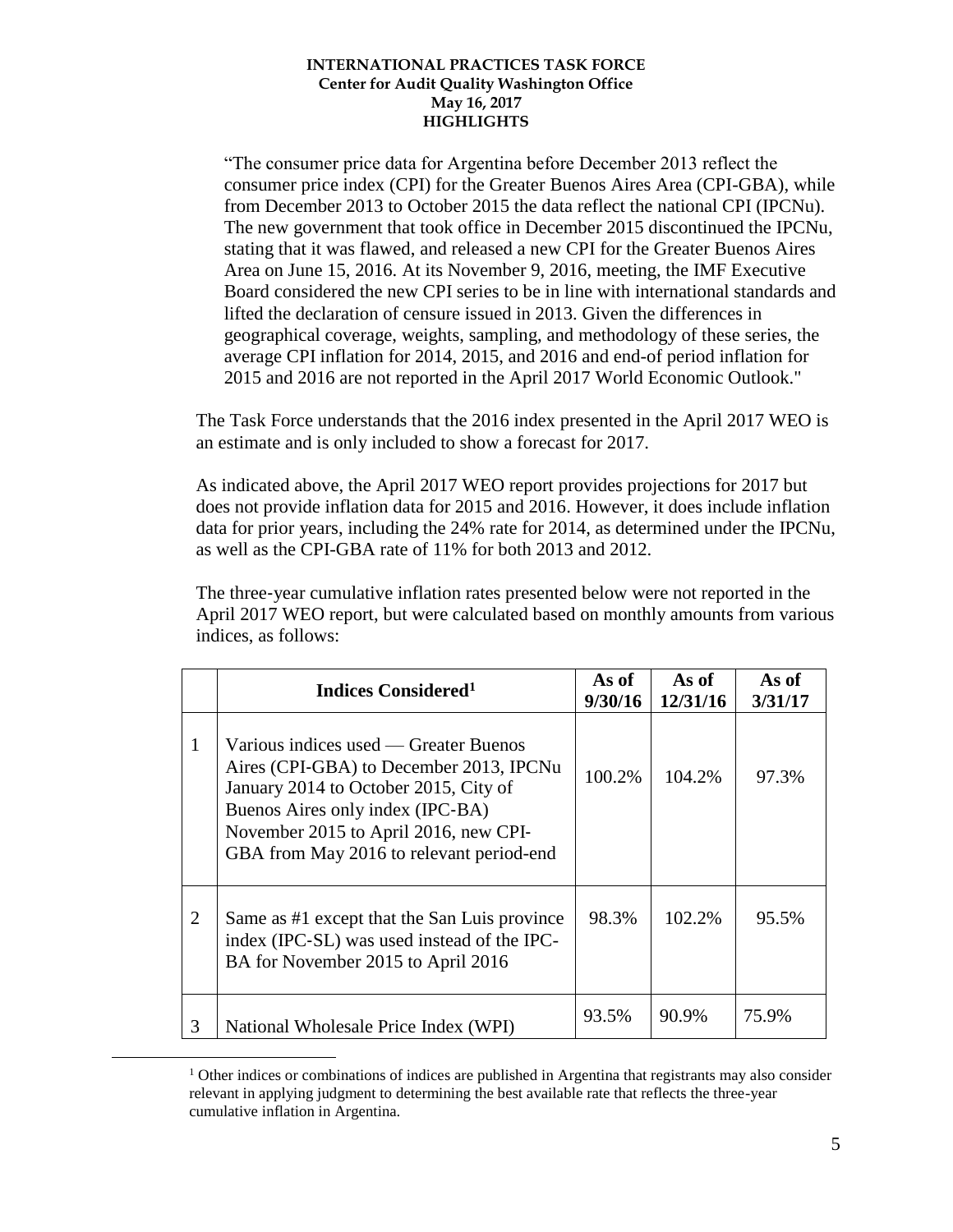The Task Force is aware that in late December 2016, certain U.S. accounting firms submitted a white paper to the SEC staff from the Office of the Chief Accountant (OCA) that asserted that the firms would not require a registrant to consider Argentina's economy as highly inflationary under U.S. GAAP for the reporting period from October 1, 2016 to December 31, 2016. The SEC staff from the OCA, after reviewing the white paper submitted by the firms, stated that the staff would not object to a calendar year-end registrant's determination that Argentina's economy would not be considered highly inflationary under U.S. GAAP for the reporting period from October 1, 2016 to December 31, 2016.

The staff indicated that registrants with Argentine operations should continue to closely monitor the economic environment within the country and have appropriate processes in place to identify relevant inflation data in order to determine whether Argentina should be considered a highly inflationary economy on an ongoing basis.

The three-year cumulative inflation rates presented above as of December 31, 2016 and March 31, 2017 reflect inflation data published by Argentina's Bureau of Statistics after December 2016. That data as of December 31, 2016 is relatively consistent with the data as of September 30, 2016 with WPI (the only consistently calculated national index) improving. The data as of March 31, 2017 shows improvement in all indices.

*Current Task Force observation: Considering the guidance in ASC 830, it does not appear that Argentina would be required to be considered highly-inflationary for the reporting periods from January 1, 2017 to June 30, 2017 for calendar year-end registrants. Registrants would be expected to have appropriate controls in place to monitor Argentina's reported inflation data throughout 2017 and consider other pertinent economic indicators to determine if and when Argentina should be considered highly-inflationary.*

**Libya** - The three-year cumulative inflation rate for Libya was estimated to be 61% at the end of 2016 and is projected to be 103% by the end of 2017.

*Current Task Force observation: Registrants would be expected to have appropriate controls in place to monitor Libya's reported inflation data throughout 2017 and consider other pertinent economic indicators to determine if and when Libya should be considered a highly-inflationary economy.*

**Suriname** – The three-year cumulative inflation rate for Suriname was 98% at the end of 2016 and is projected to be 148% by the end of 2017.

*Current Task Force observation: Based on the three-year cumulative inflation of 98% at the end of 2016, it does not appear that Suriname is required to be considered highly-inflationary at such date. Registrants would be expected to have appropriate*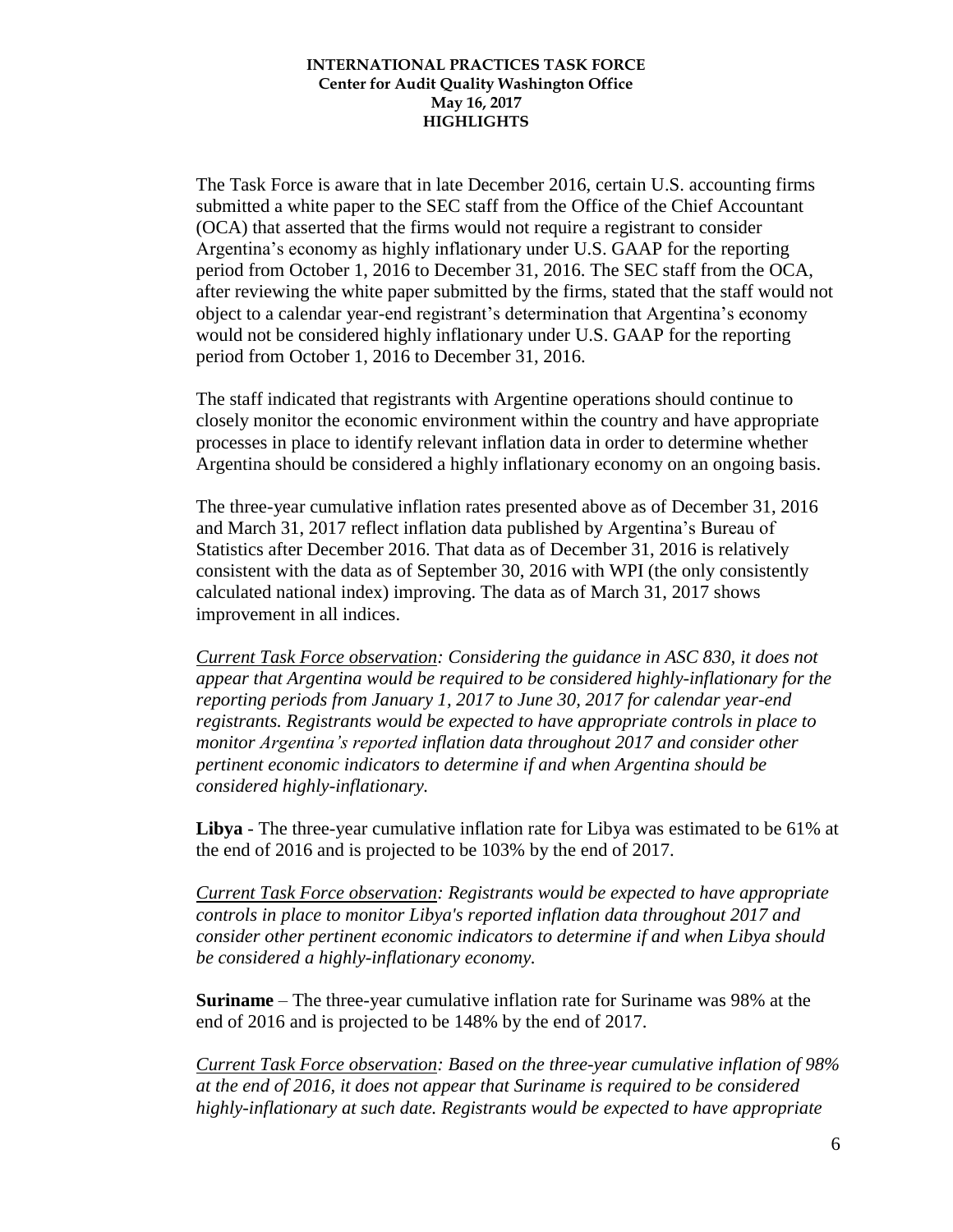*controls in place to monitor Suriname's reported inflation data throughout 2017 and consider other pertinent economic indicators to determine if and when Suriname should be considered a highly-inflationary economy.*

### *(b) Countries, other than those countries already included in the other categories, with projected three-year cumulative inflation rates between 70% and 100%*

**Angola** - Angola's three-year cumulative inflation rate was estimated to be 74% for 2016 and is projected to be 95% by the end of 2017.

**Yemen -** Yemen's three-year cumulative inflation rate was estimated to be 59% at the end of 2016 and is projected to be 75% at the end of 2017.

*(c) Countries where the last known three-year cumulative inflation rates previously exceeded 100% and current actual inflation data has not been obtained*

None.

*(d) Countries, other than those countries already included in the other categories, with a significant increase (25% or more) in inflation during the last calendar year or a significant increase in projected inflation in the current year* 

**Egypt -** Inflation is projected to amount to 26% in 2017. The three-year cumulative inflation rate is projected to be 60% by the end of 2017.

**Mozambique -** Inflation amounted to 25% in 2016. The three-year cumulative inflation rate is projected to be 57% by the end of 2017.

### **Note:**

### • **Countries not analyzed in the IMF WEO report**

There may be additional countries with three-year cumulative inflation rates exceeding 100% or that should be monitored which are not included in the above analysis because the sources used to compile this list do not include inflation data for all countries or current inflation data. One such country, for example, is Syria. Numerous other countries that are not members of the IMF are not included in the WEO reports.

# **B. FAST Act amendments to the JOBS Act and IFRS reporting (lack of comparable period)**

As specified by the FAST Act, the SEC revised Forms S-1 and F-1 to permit emerging growth companies (EGCs) to omit financial information for certain annual historical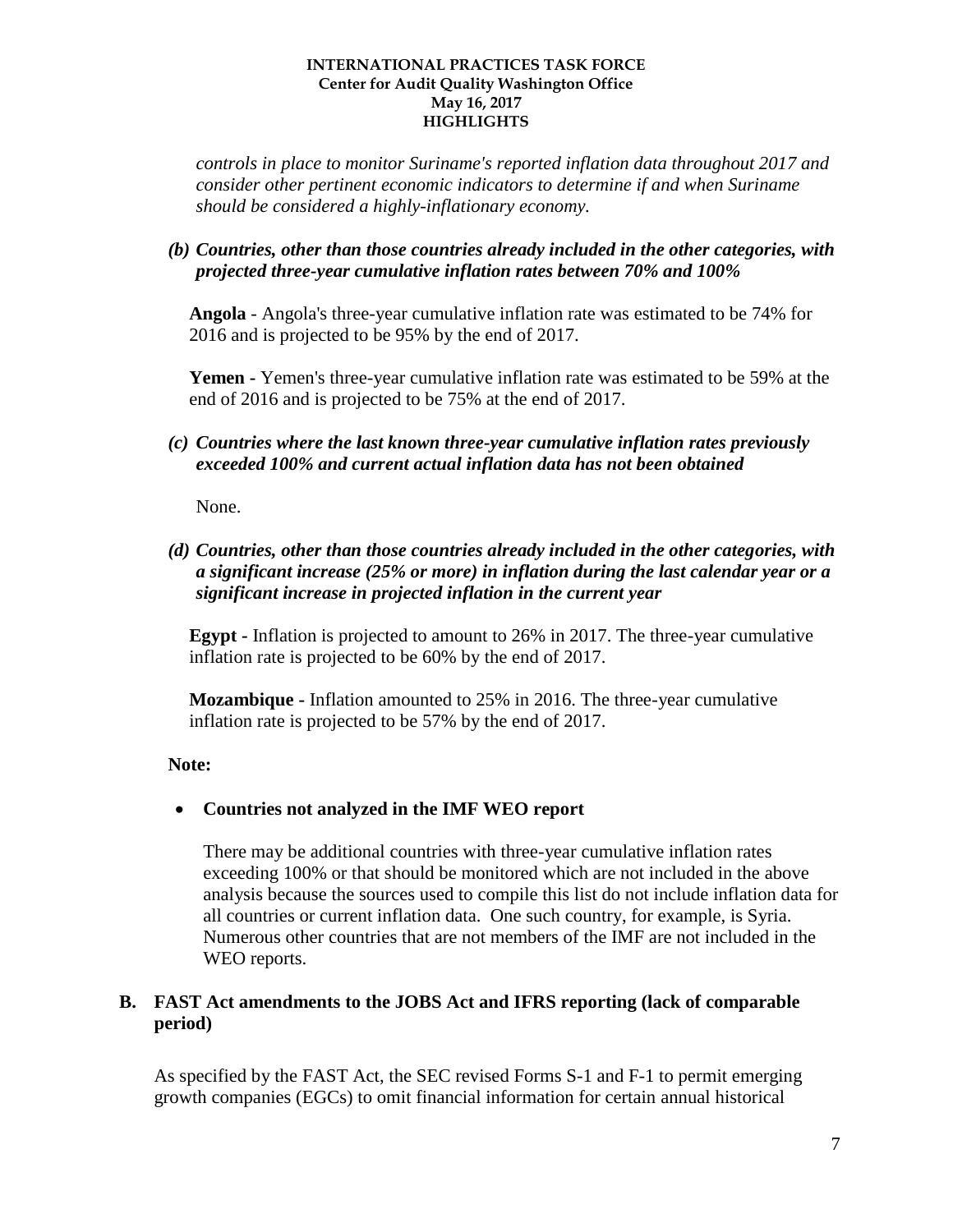periods from pre-effective IPO filings if that information relates to periods that are not reasonably expected to be required at the time the registration statement becomes effective.

Under IFRS, as issued by the IASB (IFRS), IAS 1 requires comparative information to be included. When the comparative information is missing, the PCAOB audit report would include an "except for" qualification for the omission.

The Task Force inquired of the staff as to whether they would review a confidentially submitted or filed Form F-1 for an EGC that includes a qualified PCAOB audit report for the omission of the prior year comparative financial statements, when the comparative year will not be needed at the time the registration statement becomes effective (due to a more recent year being included).

The staff noted that they will review an otherwise-compliant registration statement on Form F-1 for an EGC that contains a PCAOB audit report qualified solely for the omission of the prior year comparative financial statements. The staff also notes that at the effective date of the Form F-1, an unqualified audit report is required related to the annual financial statements that meet the timeliness requirements at such date. Companies are encouraged to highlight in their cover letter or contact the SEC staff that the company has included a qualified audit report, and that it will be replaced with an unqualified audit report prior to the effective date of the registration statement.

# **C. XBRL IFRS Taxonomy**

On March 1, 2017, the SEC published the [XBRL IFRS Taxonomy](https://www.sec.gov/rules/other/2017/33-10320.pdf) for Foreign Private [Issuers That Prepare Their Financial Statements in](https://www.sec.gov/rules/other/2017/33-10320.pdf) Accordance with International Financial Reporting Standards as Issued by the [International Accounting Standards Board](https://www.sec.gov/rules/other/2017/33-10320.pdf) (IFRS [Taxonomy\).](https://www.sec.gov/rules/other/2017/33-10320.pdf) The IFRS Taxonomy will allow foreign private issuers (FPIs) preparing financial statements in accordance with IFRS to submit financial information in interactive data format using XBRL. XBRL interactive data is required to be included in annual reports on Form 20-F or 40-F for fiscal periods ending on or after December 15, 2017. FPIs may elect to begin submitting XBRL information immediately.

The Task Force understands that XBRL information needs to be provided for information contained in a General Instruction  $C(6)(a)$  of Form 6-K in the following situations:

- Revisions of annual financial statements of the FPI previously filed with the Commission to reflect the retrospective effects of certain subsequent events, including a discontinued operation, a change in reportable segments or a change in accounting principle;
- Current interim financial statements of the FPI included pursuant to the nine-month updating requirement of Item 8.A.5 of Form 20-F included (or incorporated by reference) in a registration statement (including circumstances to keep an existing shelf registration current).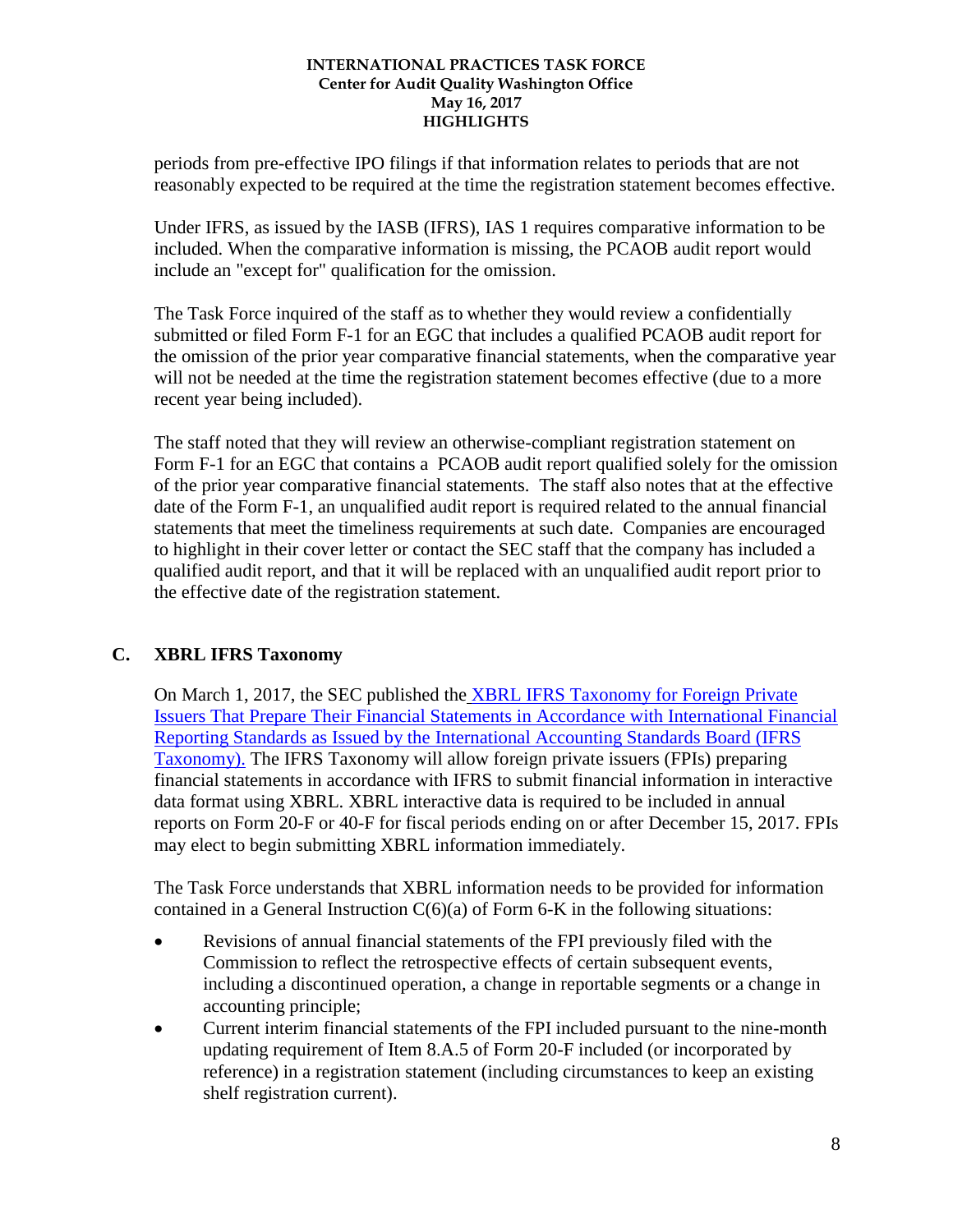The Interactive Data File does not need to be created for other financial statements that may be included in Form 6-K, such as more current published financial information required by Item 8.A.5 of Form 20-F.

The staff confirmed the Task Force's understanding above. If a more recent interim financial information is provided that is not necessary to meet the nine-month timeliness requirement, such information does not have to be XBRL compliant.

The staff also shared that they are not aware of any plans to change the effective date of XBRL for IFRS filers being fiscal periods ending on or after December 15, 2017.

### **D. Non-GAAP Financial Measures under IFRS**

### **1. Segment Information**

[Section 104 to the Non-GAAP Financial Measures, Compliance & Disclosure](https://www.sec.gov/divisions/corpfin/guidance/nongaapinterp.htm)  [Interpretations \("C&DIs"\)](https://www.sec.gov/divisions/corpfin/guidance/nongaapinterp.htm) dated January 11, 2010, discusses non-GAAP measures in the context of segment information under ASC 280, *Segment Reporting* (ASC 280). The Task Force asked the SEC staff whether the answers to the questions in Section 104 of the C&DIs are applicable to International Financial Reporting Standard 8, *Operating Segments* (IFRS 8) as well as ASC 280.

The staff indicated that they would apply the answers to the questions in Section 104 to segment disclosures presented in accordance with IFRS 8.

# **2. Other Measures on the Face of the Financial Statements**

In a broader discussion, the Task Force noted that it has been getting more questions about the presentation of additional measures on the face of the financial statements, as a result of the December 2014 amendments to IAS 1 that added paragraphs 85A and 85B (which became effective for annual periods beginning on or after January 1, 2016). Determining whether a measure is compliant with IAS 1 or is a non-GAAP measure requires judgement. The staff acknowledged that other financial measures, including sub-totals in the primary financial statements, that comply with IFRS are not considered to be non-GAAP financial measures subject to Item 10(e) of Regulation S-K and Regulation G. Issuers will need to consider the guidance in IAS 1, including paragraph 17 of IAS 1 when determining if a financial statement subtotal results in a fair presentation.

# **IV. Staff Matters**

# **A. New Division Director in Corporation Finance**

Mr. Olinger noted that on May 9, 2017, the SEC announced that [William H. Hinman](https://www.sec.gov/news/press-release/2017-97) was named the new director of the Division of Corporation Finance.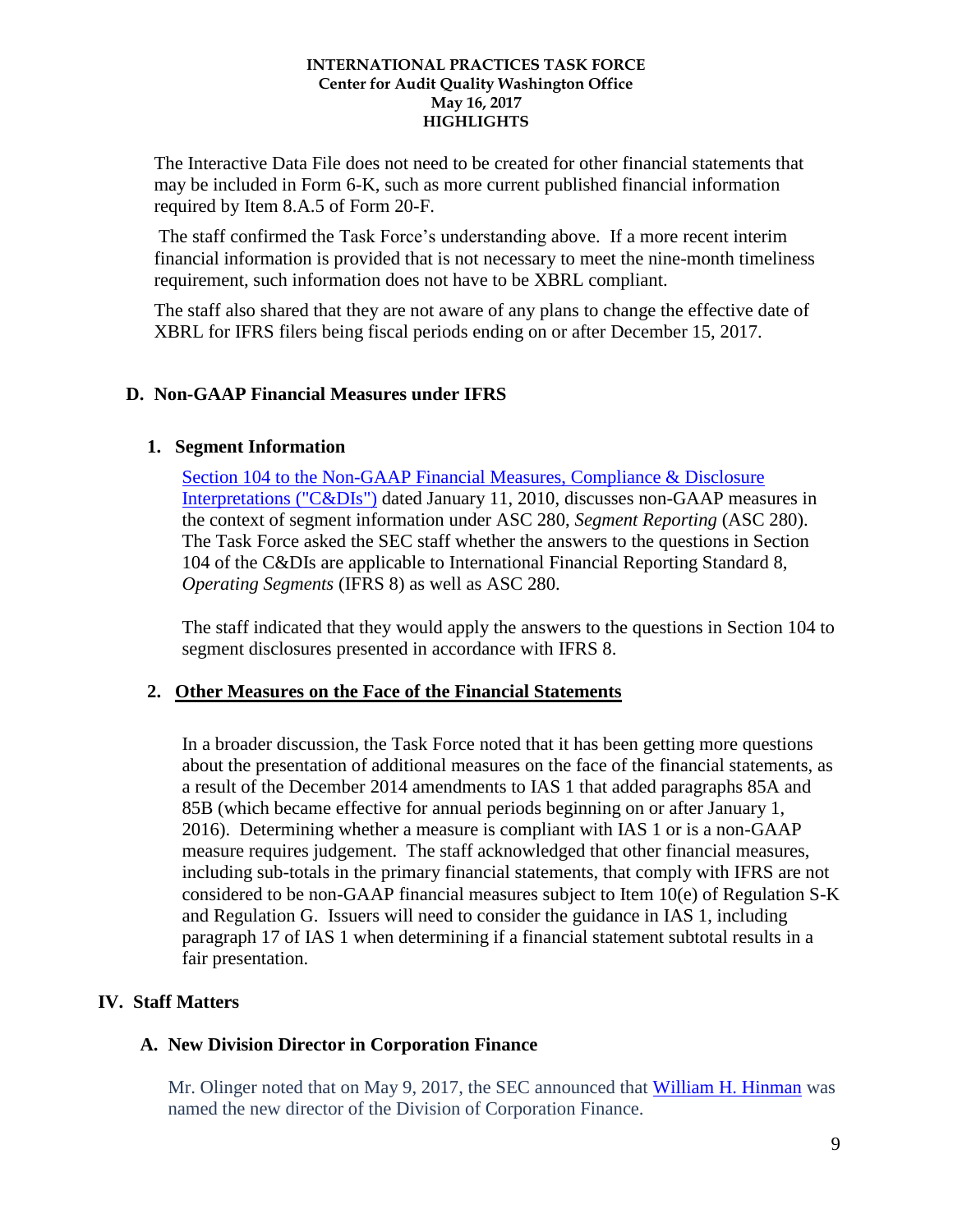# **V. Next Meeting**

The next meeting of the Task Force has been set for November 21, 2017.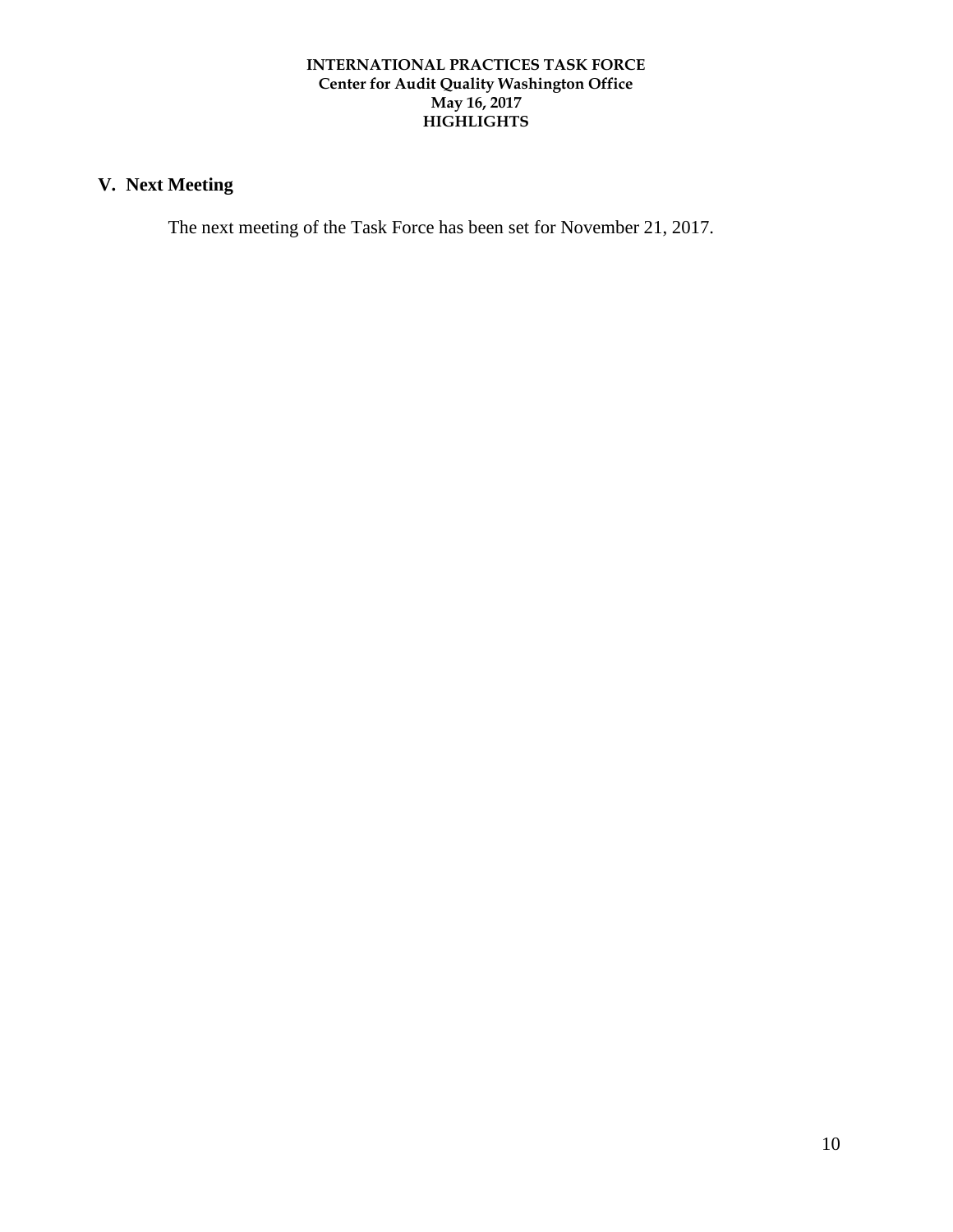# **Appendix A**

### **Description of how inflation rates are calculated**

For all countries, data is extracted from the International Monetary Fund ("IMF") website. IMF data is extracted from [www.](http://www.imf.org/external/index.htm)imf.org as follows:

On the home page, select the "Data" tab and then click:

- "World Economic Outlook Databases (WEO)" link
	- Select the [most recent database](http://www.imf.org/external/pubs/ft/weo/2017/01/weodata/index.aspx) (April, 2017)
	- Select "By Countries (country-level data)"
		- Select "All Countries", then click the "continue" button.
			- Under the "Monetary" subject header, select "Inflation", "end of period consumer prices" (both the index and percent change); then click the "continue" button.
				- Select a date range (e.g., 2013-2017); click "prepare report" and a table is produced with the data; click the "download" link to export to excel. The data table includes the actual and estimated end of period price indices for each country.

The IMF World Economic Outlook ("WEO") report estimates inflation when actual inflation data has not been obtained. The text of the report describes the assumptions and conventions used for the projections in the WEO. The data that are estimated are highlighted. While the IMF data has limitations (projected inflation data and varying dates through which actual data is included in the table), the calculated three-year cumulative inflation allows us to determine which country's calculations require further analysis.

Note: From time to time the WEO refines or updates previously reported actual Consumer Price Index (hereafter referred to as "Index" or "CPI") data for certain countries.

Using the downloaded table, the three-year cumulative inflation rate is calculated as follows (assuming the current year is end of year 2016): (2016 End of Year CPI– 2013 End of Year CPI) / 2013 End of Year CPI.

It should be noted that the IMF inflation data used to summarize inflation for these IPTF Highlights could be different from the inflation data reported by the respective countries' central banks or governments. The Task Force has not performed procedures to identify any potential differences. Accordingly, this summarized IMF information should be supplemented, to the extent considered necessary, with other pertinent information that may be available.